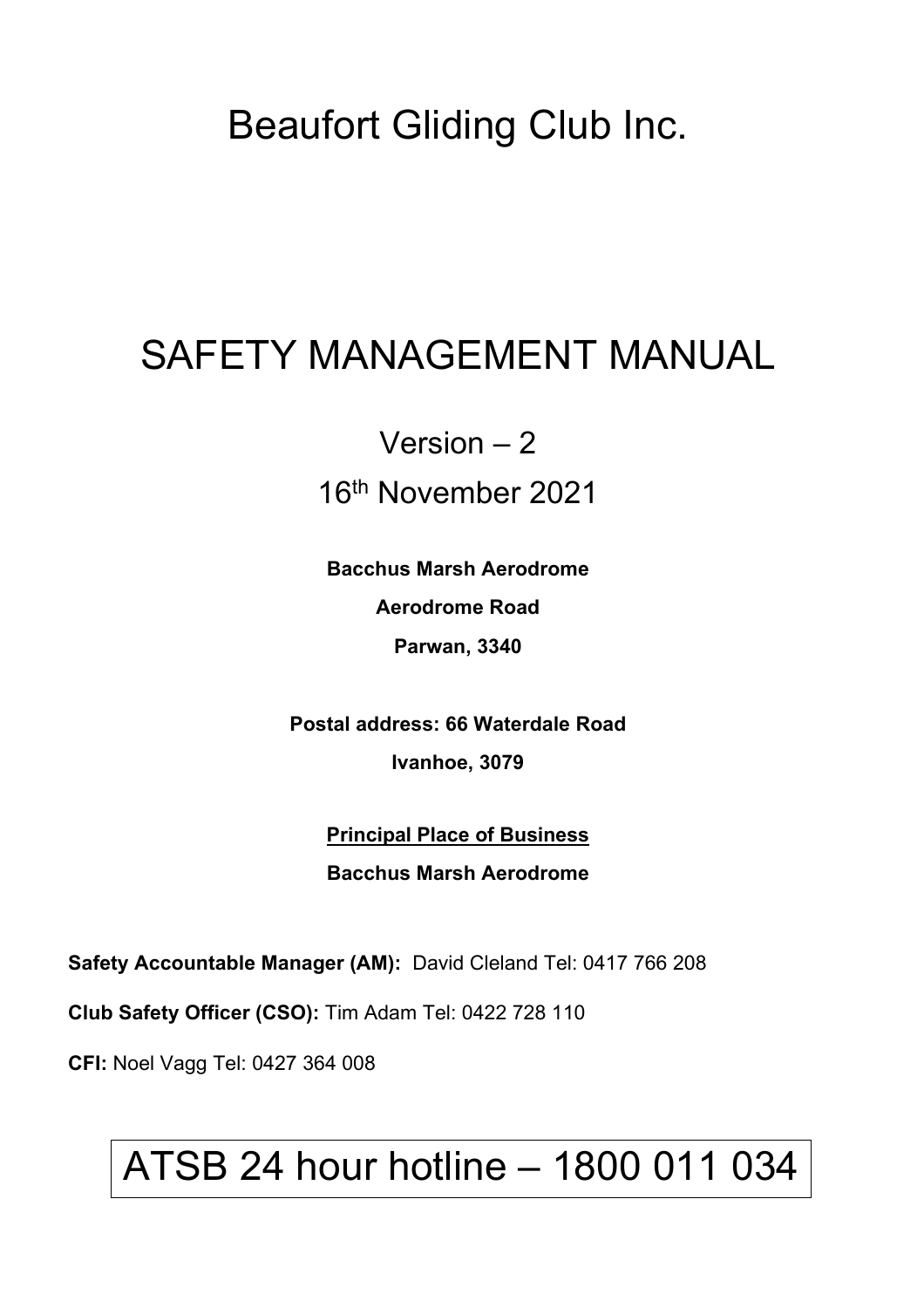# Document Information

### Document control

This is version 0 of the **Beaufort Gliding Club** (BGC) Safety Management Plan.

Changes to this document, other than to the annexures, will only be made under authorisation of the GFA National Safety Officer. This document is authorised for release once all signatures have been obtained.

### Revision History

| <b>Version No.</b> | <b>Date</b> | <b>Author/Originator</b>       | <b>Description</b>                         |
|--------------------|-------------|--------------------------------|--------------------------------------------|
| 0                  | 15/3/14     | <b>BGC</b> Safety<br>Committee | Modified from GFA-SMS-003 Rev 0 (template) |
|                    | 5/4/16      | <b>CSO</b>                     | Updated CFI to Steve Jinks                 |
| 2                  | 16/11/21    | CSO & CFI                      | Updated CFI. AM and CSO                    |
|                    |             |                                |                                            |
|                    |             |                                |                                            |
|                    |             |                                |                                            |
|                    |             |                                |                                            |

### Distribution List

| Copy No.   | <b>Holder</b>                                           |
|------------|---------------------------------------------------------|
|            | Club Safety Officer (CSO) - Tim Adam                    |
| Electronic | Gliding Federation of Australia (GFA) – National Office |
| Electronic | Beaufort Club Website available to all members          |
|            |                                                         |

**Note:** An uncontrolled copy of this document may be provided upon request to any person, as seen fit by the **BGC** Club Safety Officer.

All such copies shall be current at the time of provision. However, they shall not be subject to revision and shall be identified as such.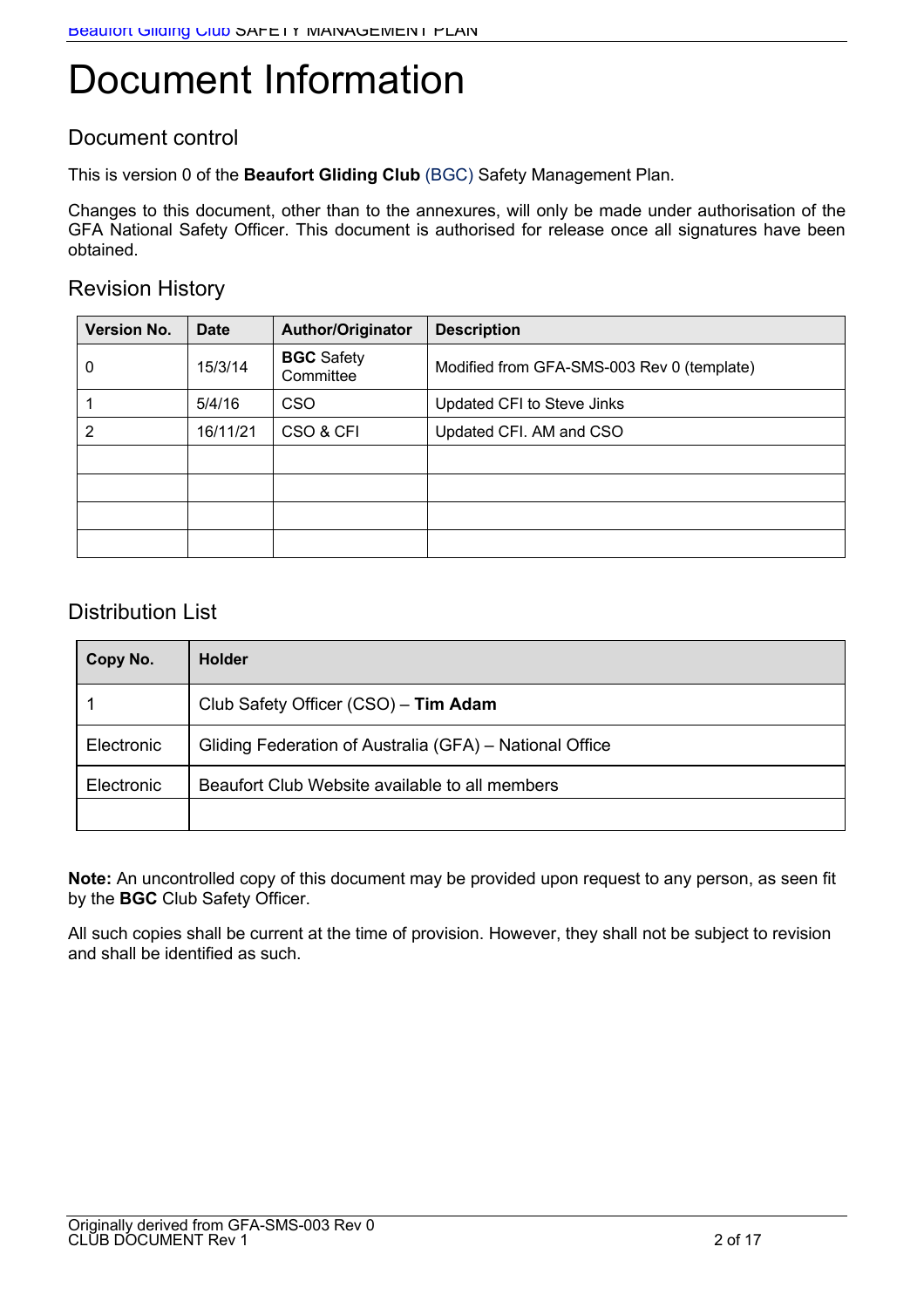### **Table of Contents**

| 1.1        |  |
|------------|--|
| 1.2        |  |
| 2.         |  |
| 3.         |  |
| 3.1        |  |
|            |  |
|            |  |
|            |  |
|            |  |
|            |  |
|            |  |
|            |  |
|            |  |
| 4.1        |  |
| 4.2        |  |
| 4.3        |  |
| 5.         |  |
| 6.         |  |
|            |  |
|            |  |
|            |  |
|            |  |
|            |  |
|            |  |
|            |  |
|            |  |
|            |  |
|            |  |
|            |  |
| 7.         |  |
|            |  |
| 7.2        |  |
| 7.3        |  |
| 7.4<br>7.5 |  |
|            |  |
|            |  |
| 8.1        |  |
| 8.2        |  |
| 9.         |  |
| 9.1        |  |
| 9.2        |  |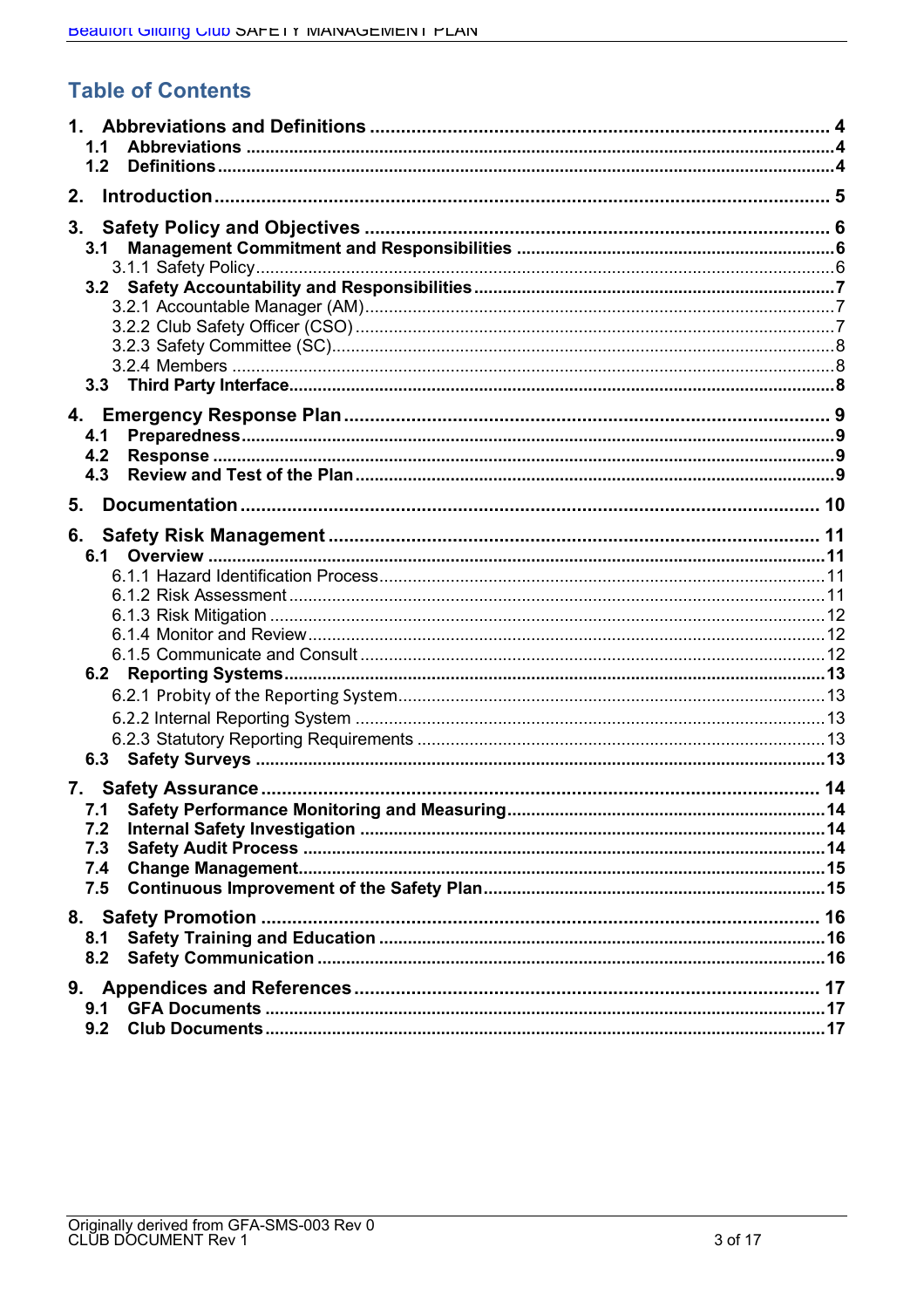### **1. ABBREVIATIONS AND DEFINITIONS**

### **1.1 Abbreviations**

| <b>ALOS</b> | Acceptable Level of Safety                              |
|-------------|---------------------------------------------------------|
| AM          | Accountable Manager                                     |
| <b>ATSB</b> | Australian Transport Safety Bureau                      |
| CAO's       | <b>Civil Aviation Orders</b>                            |
| <b>CASA</b> | <b>Civil Aviation Safety Authority</b>                  |
| <b>CASR</b> | <b>Civil Aviation Safety Regulations</b>                |
| <b>CSO</b>  | Club Safety Officer                                     |
| <b>DSCO</b> | Deputy Club Safety Officer                              |
| <b>ERP</b>  | <b>Emergency Response Plan</b>                          |
| <b>GFA</b>  | <b>Gliding Federation of Australia</b>                  |
| <b>IRM</b>  | Immediately Reportable Matter (see definitions section) |
| <b>MOSP</b> | (GFA) Manual of Standard Procedures                     |
| <b>RAAO</b> | Recreational Aviation Administration Organisation       |
| <b>RRM</b>  | Routine Reportable Matters (see definitions section)    |
| <b>RSM</b>  | (GFA) Regional Safety Manager                           |
| SAI         | Safety Assurance Indicator                              |
| <b>SC</b>   | <b>Safety Committee</b>                                 |
| <b>BGC</b>  | Beaufort Gliding Club Inc.                              |
| <b>SLA</b>  | Service Level Agreement                                 |
| <b>SME</b>  | <b>Subject Matter Expert</b>                            |
| <b>SMP</b>  | Safety Management Plan                                  |
| <b>SMS</b>  | Safety Management System                                |

### **1.2 Definitions**

| Hazard                              | A condition, event or circumstance that has the potential to cause harm to people or<br>damage to aircraft, equipment or structures.                                                                                                                                        |
|-------------------------------------|-----------------------------------------------------------------------------------------------------------------------------------------------------------------------------------------------------------------------------------------------------------------------------|
| <b>Risk</b>                         | The potential outcome from the hazard and is usually defined in terms of the<br>likelihood of the harm occurring and the severity if it does.                                                                                                                               |
| <b>Third</b>                        | Other airfield users, maintenance organisations, and other parties with whom we                                                                                                                                                                                             |
| <b>Parties</b>                      | conduct business.                                                                                                                                                                                                                                                           |
| Immediately<br>Reportable<br>Matter | An immediately reportable matter is a serious transport safety matter that covers<br>occurrences such as accidents involving death, serious injury, destruction of, or<br>serious damage to vehicles or property or when an accident nearly occurred. (24<br>hours latency) |
| Routine<br>Reportable<br>Matter     | A routine reportable matter is a transport safety matter that has not had a serious<br>outcome and does not require an immediate report but transport safety was affected<br>or could have been affected. (72 hours latency)                                                |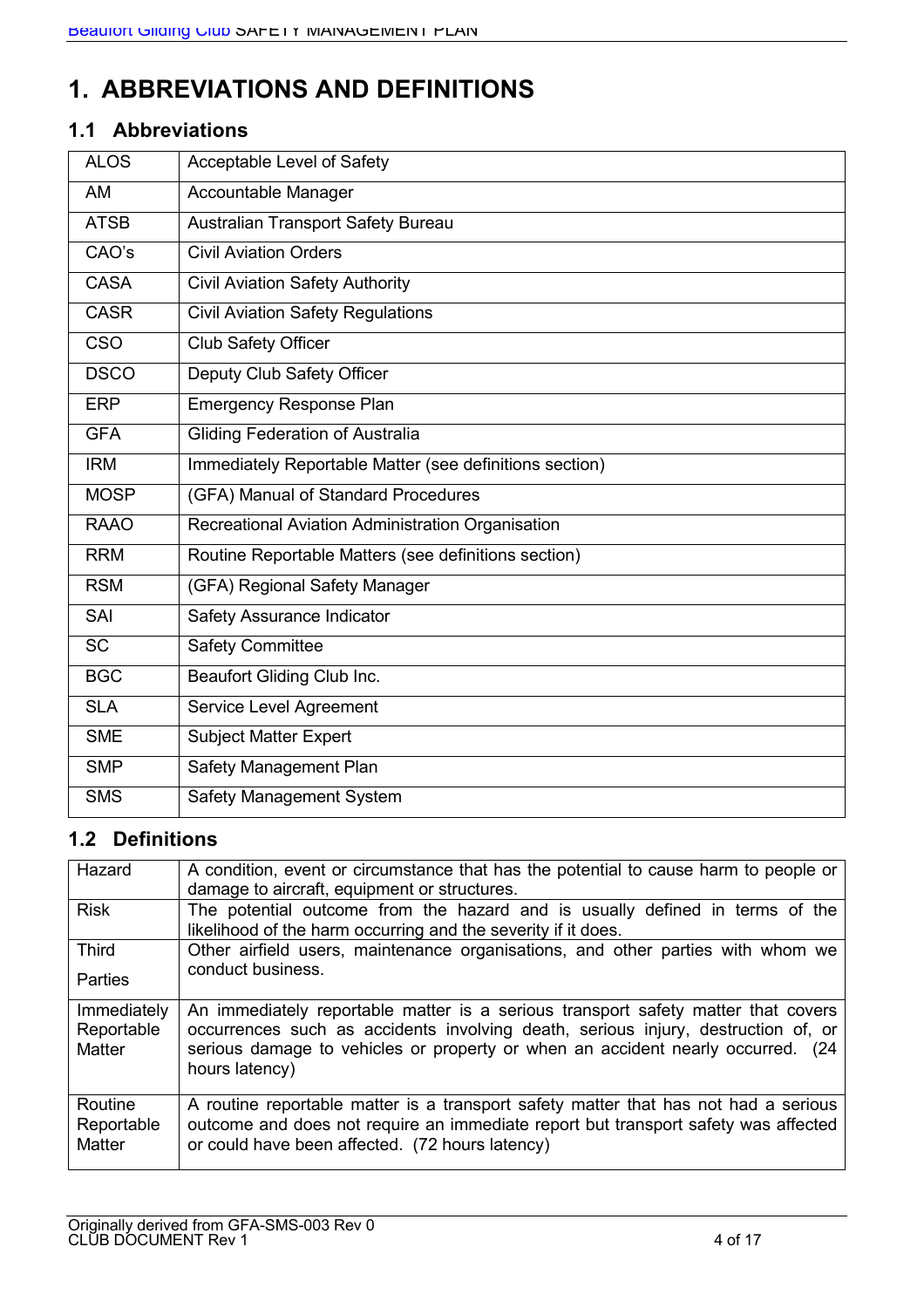### **2. INTRODUCTION**

This Safety Management Plan is related to the Gliding Federation of Australia's (GFA) Safety Management System. To ensure uniform standards are maintained, the contents of this plan are generally intended to be standard across all Australian Gliding Clubs. Where there are distinct differences from the standard plan, and a change is required to ensure the club can comply with its operation, the National Safety Committee must be consulted.

Clubs/Organisations should consult the implementation guide and the audit guide for direction on implementation.

When the organisation management changes, this document must be reviewed to ensure the document remains contemporary and new personnel are aware of their obligations pursuant to this document.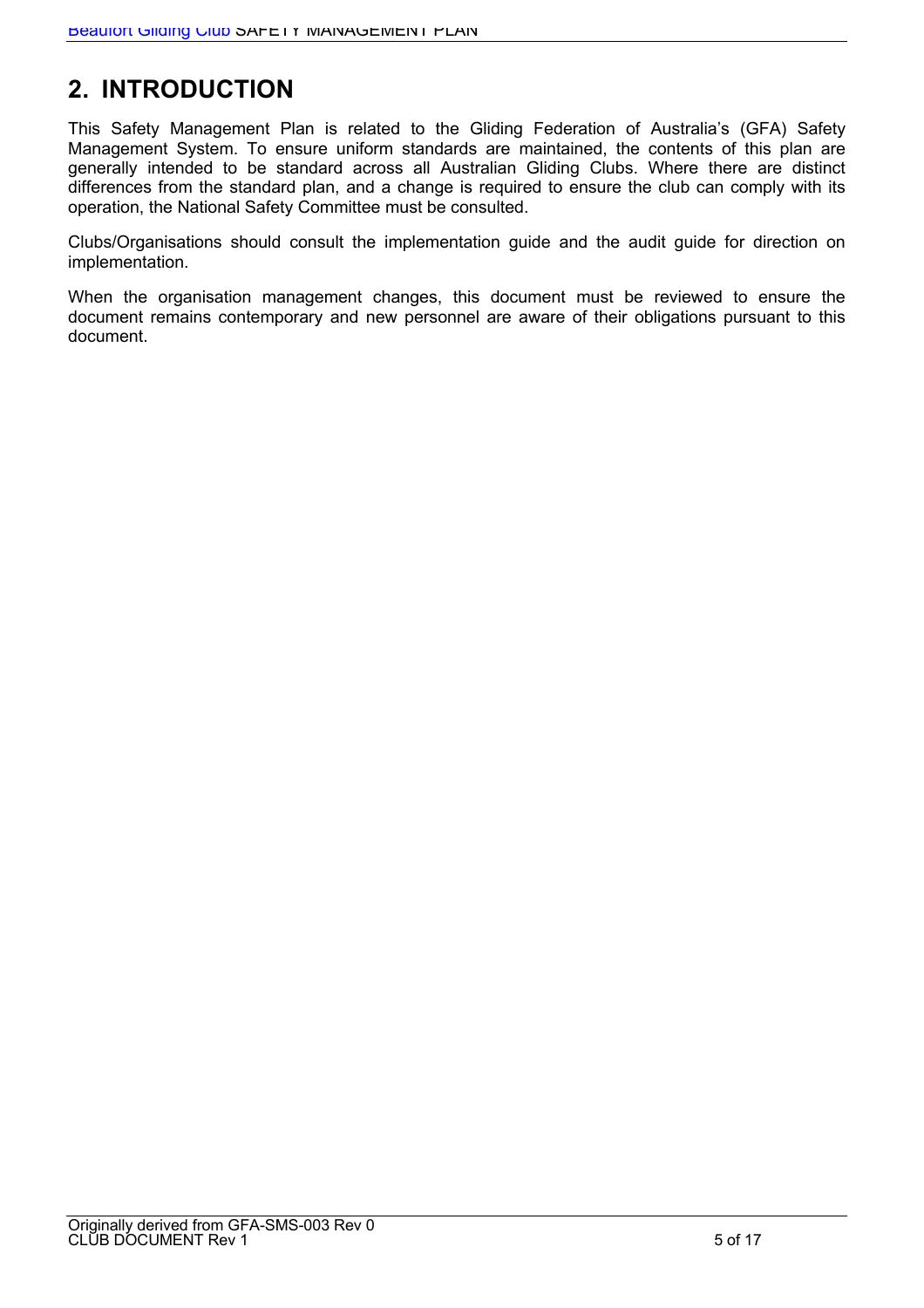### **3. SAFETY POLICY AND OBJECTIVES**

### **3.1 Management Commitment and Responsibilities**

### **3.1.1 Safety Policy**

Our commitment is to:

- 1. develop and embed a safety culture in all our organisation's activities that recognises the importance and value of effective aviation safety management and acknowledges at all times that safety is paramount;
- 2. clearly define for all members their accountabilities and responsibilities for the development and delivery of safety strategies and performance;
- 3. minimise the risks associated with aircraft operations to a point that provides an Acceptable Level of Safety (ALOS);
- 4. ensure that externally supplied systems and services that impact upon the safety of our operations meet appropriate safety standards;
- 5. actively develop and improve our safety processes;
- 6. comply with legislative and regulatory requirements and standards;
- 7. ensure that all members are provided with adequate and appropriate safety information and training, are competent in safety matters and are only allocated tasks commensurate with their skills;
- 8. ensure that sufficient skilled and trained resources are available to implement safety assurance strategy and policy;
- 9. establish and measure our safety performance against realistic objectives and/or targets;
- 10. achieve the highest levels of safety performance in all our organisation's activities;
- 11. aim to continually improve our safety performance;
- 12. conduct safety and management reviews and ensure that relevant action is taken; and
- 13. ensure that the application of an effective safety management systems is integral to all our activities, with the objective of achieving the highest levels of safety standards and performance.

 $22$ 

**David Cleland** Accountable Manager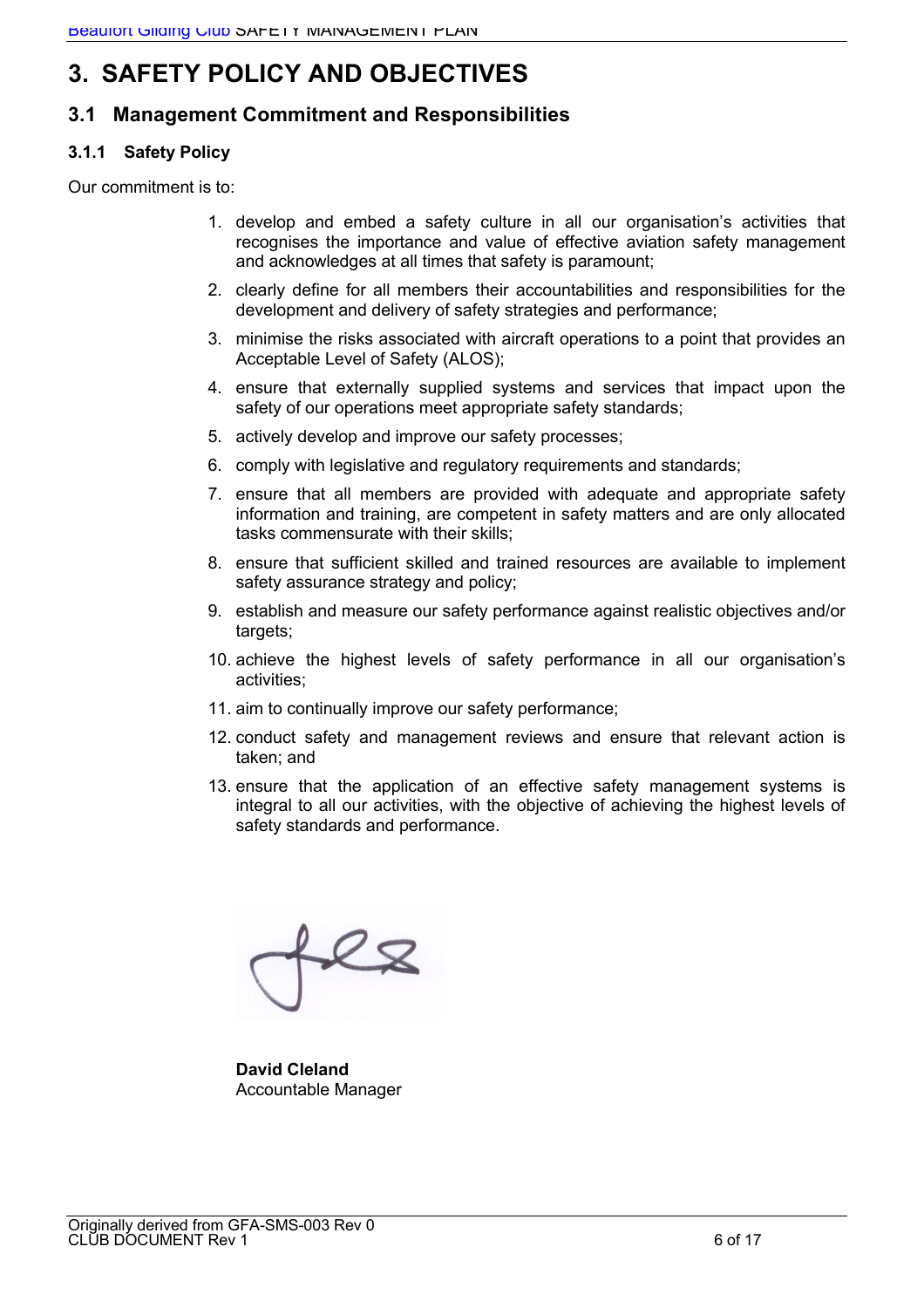### **3.2 Safety Accountability and Responsibilities**

### **3.2.1 Accountable Manager (AM)**

Name of the Accountable Manager: David Cleland

The AM is the Club President and has overall responsibility for the performance and supervision of the **BGC** Safety Management Plan and must include:

- 1. the establishment and promotion the GFA safety management system required by legislation in accordance with the Deed of Agreement between the GFA and CASA;
- 2. the appointment of responsibility and accountability for the club safety systems to ensure it is properly implemented and performing to requirements;
- 3. the control of the financial and human resources required for the proper implementation of safety systems within the **BGC**;
- 4. have committee members with awareness of their roles and responsibilities in respect of the safety policy, safety standards and safety culture of the **BGC**; and
- 5. the appointment of an individual appointed to the position of CSO is suitably qualified.

### **3.2.2 Club Safety Officer (CSO)**

Name of the Club Safety Officer: **Tim Adam**

The CSO is appointed by and reports directly to the AM and must ensure that the AM is kept properly informed on safety matters. The CSO is not the sole person responsible for safety; they are however responsible for the administration and facilitation of the safety management system.

Ideally the CSO should possess operational management experience and an adequate technical background to understand the systems that support the operation. They should have a sound understanding of safety management principles, typically acquired through formal training and practical experience.

Irrespective of other duties, they will have responsibilities and authority for, but not limited to, ensuring:

- 1. processes needed for the safety management plan are established, implemented and maintained;
- 2. that regular evaluation, reviews and fine tuning of the safety programme is conducted;
- 3. safety advice to the committee, members, visitors and contractors is provided;
- 4. safety awareness and a positive safety culture is promoted;
- 5. liaison with CASA and the ATSB on safety-related issues is undertaken as required;
- 6. liaison with the GFA Regional Safety Manager/Officers;
- 7. valuable lessons learned with other operators is shared via the reporting mechanism;
- 8. incident and accident investigations are undertaken and reported;
- 9. the immunity-based reporting system, which includes the on-going identification and management of hazards, are managed;
- 10. safety documentation is maintained;
- 11. SMP induction and recurrent training are conducted and any on-going safety training requirements are identified;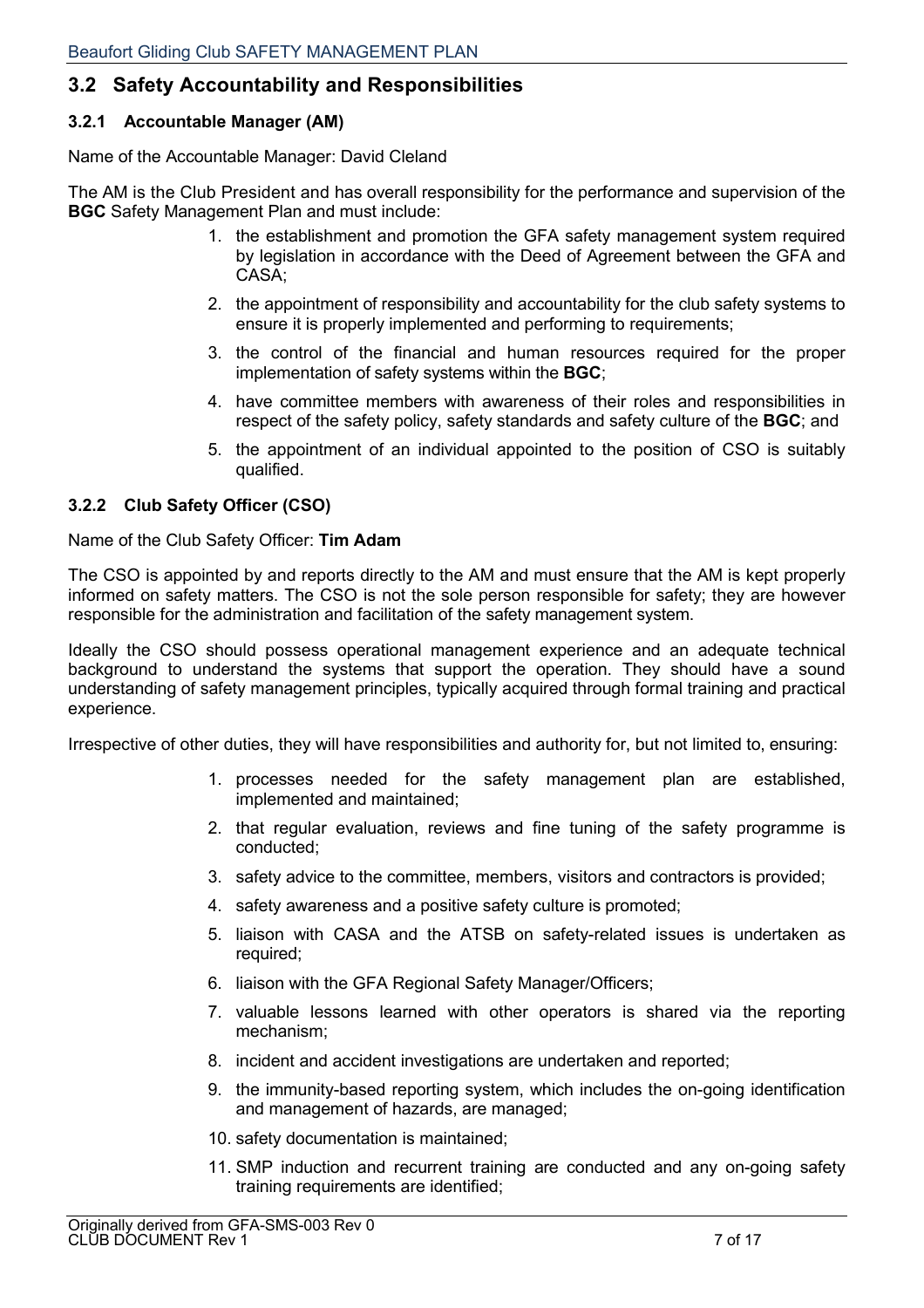12. oversight of the internal and external safety audit programmes; and

13. the Emergency Response Plan (ERP) is maintained.

#### **3.2.3 Safety Committee (SC)**

The SC is chaired by the AM and will include the CSO, the DCSO, the Chief Flying Instructor, the Airworthiness Officer and other suitable persons.

The role of this committee includes, but is not limited to:

- 1. overseeing operational safety;
- 2. managing hazard identification activities;
- 3. implementing mitigation or corrective actions;
- 4. making recommendations or decisions concerning safety policy and objectives;
- 5. defining safety performance indicators and setting safety performance targets for the organisation;
- 6. reviewing the safety performance and outcomes;
- 7. managing safety training and promotion activities; and
- 8. assessing the impact of safety on operational changes and activating hazard analysis process as appropriate.

The SC will meet at least once every three months and minutes of the meeting will be recorded on the Safety Committee Meeting Minutes Form.

#### **3.2.4 Members**

All Members:

- 1. Must ensure that they comply with all **BGC** safety policies, procedures and practices;
- 2. Are responsible and accountable for monitoring the organisation for hazards and for reporting each identified hazard through the **BGC** reporting system; and
- 3. Must report each incident or accident that they are involved in, witness or become aware of.

### **3.3 Third Party Interface**

The provision of services supporting gliding activities often involves third party service providers, contractors, and suppliers. As the contracting organisation, **BGC** holds overall responsibility for the safety of services provided by the contractor and specifies the safety standards to be met.

Therefore **BGC** considers the third party's previous safety record and history of regulatory breaches prior to entering into any agreement. These factors will be given equal weight with other considerations like price, quality and timely delivery.

In addition, **BGC** will ensure that the third party understands their responsibilities relating to the GFA SMS and this plan.

The AM or delegate shall carry out a Third Party Contract Review using the Third Party Review Form, and the records of such assessments maintained.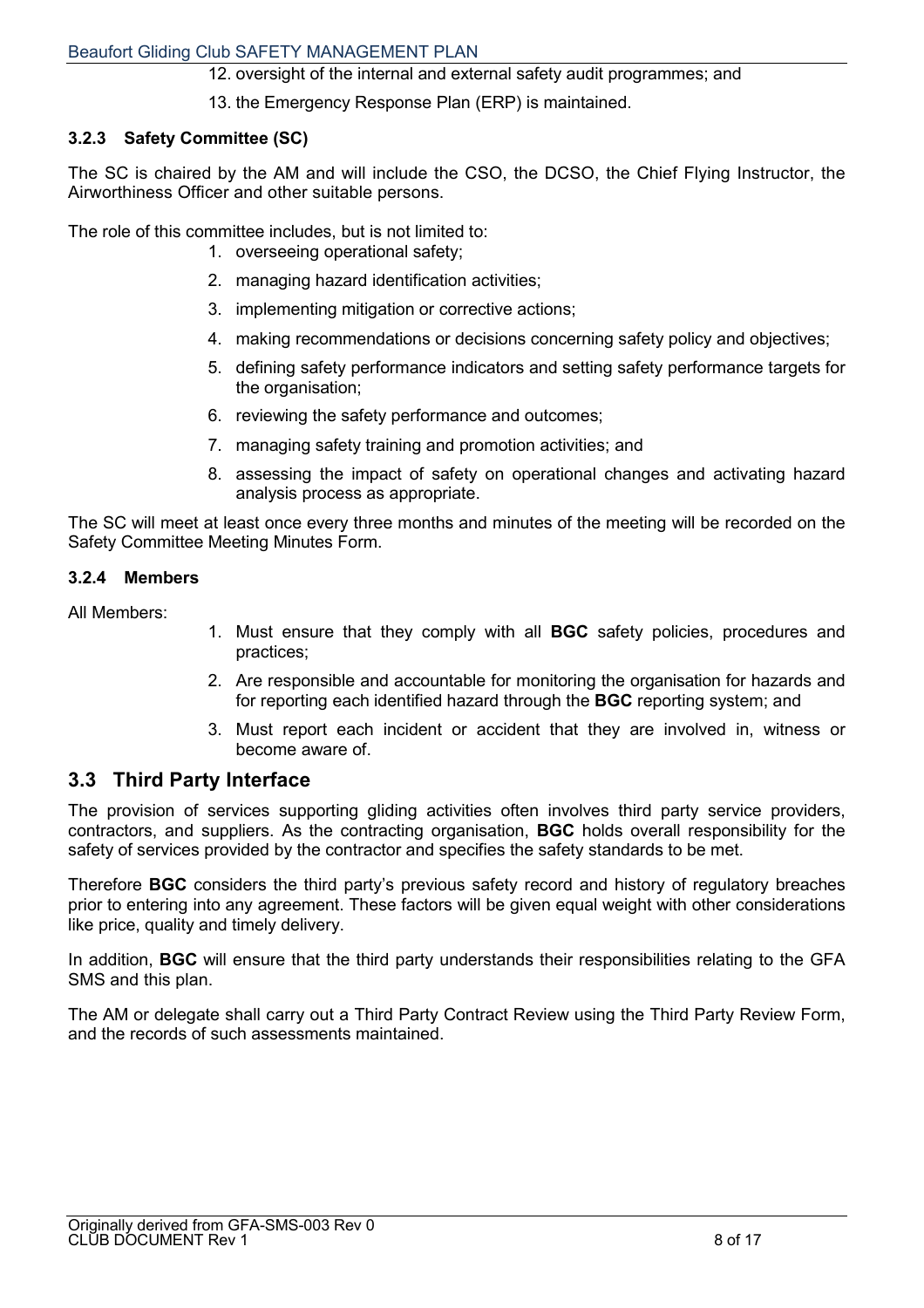### **4. EMERGENCY RESPONSE PLAN**

### **4.1 Preparedness**

**BGC** will review its particular risks for its operation and develop an appropriate list of issues that need to be used as the basis for emergency preparedness. This includes but is not limited to:

- Roles;
- Communication protocols;
- Equipment; and
- **Contacts**

### **4.2 Response**

The Emergency Response Plan (ERP) will be activated in the event of "major occurrence". It is designed to ensure that the following is in place prior to an adverse event occurring:

- 1. orderly procedures for an efficient transition from normal to emergency operations;
- 2. delegation of emergency responsibilities;
- 3. assignment of emergency responsibilities;
- 4. authorisation by key personnel for actions contained in the plan;
- 5. coordination of efforts to cope with the emergency;
- 6. safe continuation of operations or return to normal operations as soon as possible;
- 7. planned and coordinated action to ensure the risks attributable to a major safety event can be managed and minimised.

The ERP can be found in the Appendices and a copy of the ERP is kept at the Clubhouse.

An ERP Checklist will be found at the following locations: Time sheet Box and Club "crash box".

### **4.3 Review and Test of the Plan**

The CSO will develop a ERP training exercise that will also be used to test the adequacy of the ERP annually.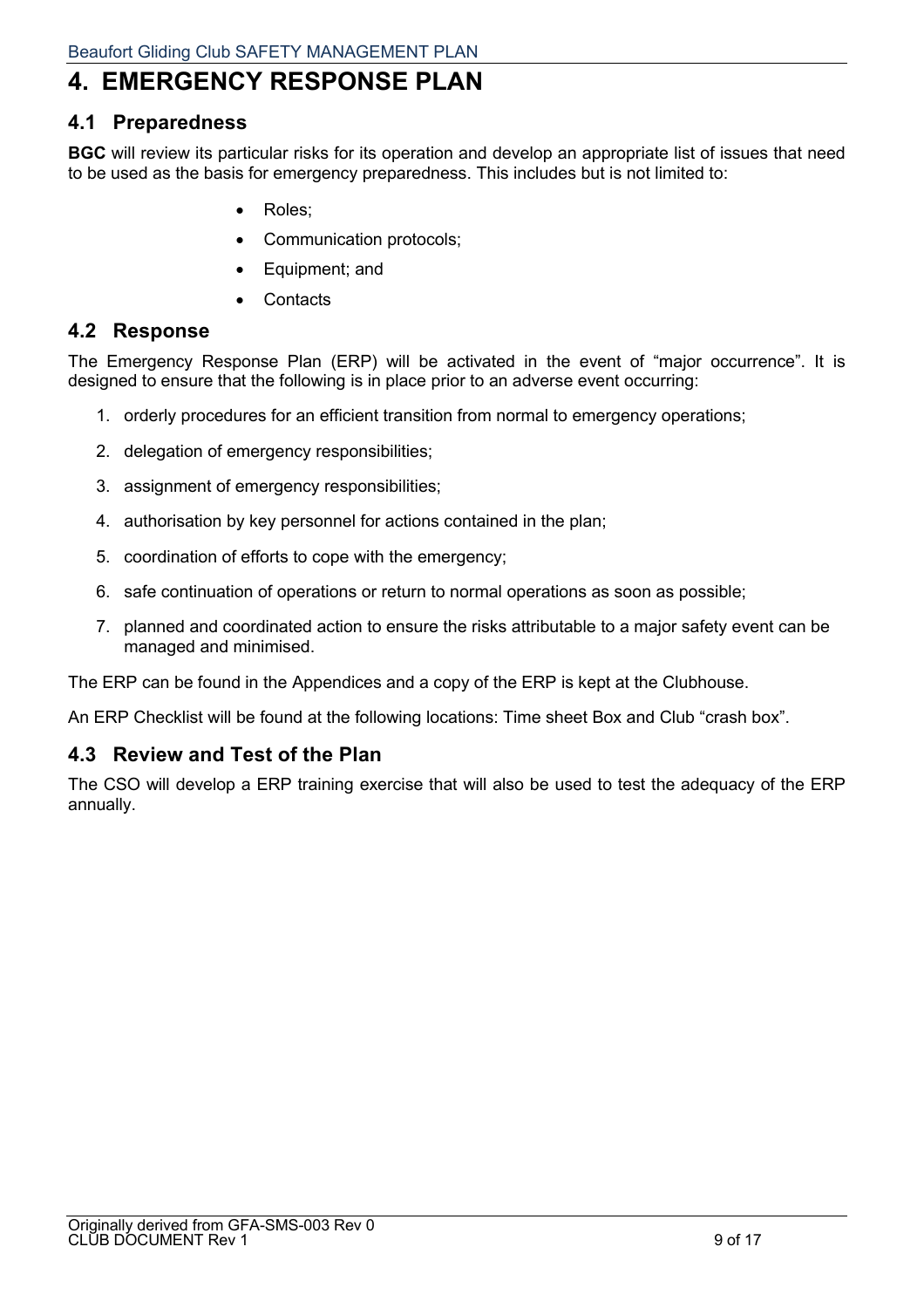### **5. DOCUMENTATION**

All documentation relating to the SMP is contained within this manual and will be reviewed and updated on a regular basis.

Copies of this manual will be distributed and maintained by the CSO. Distribution will be made as per the Distribution List located at the start of this manual.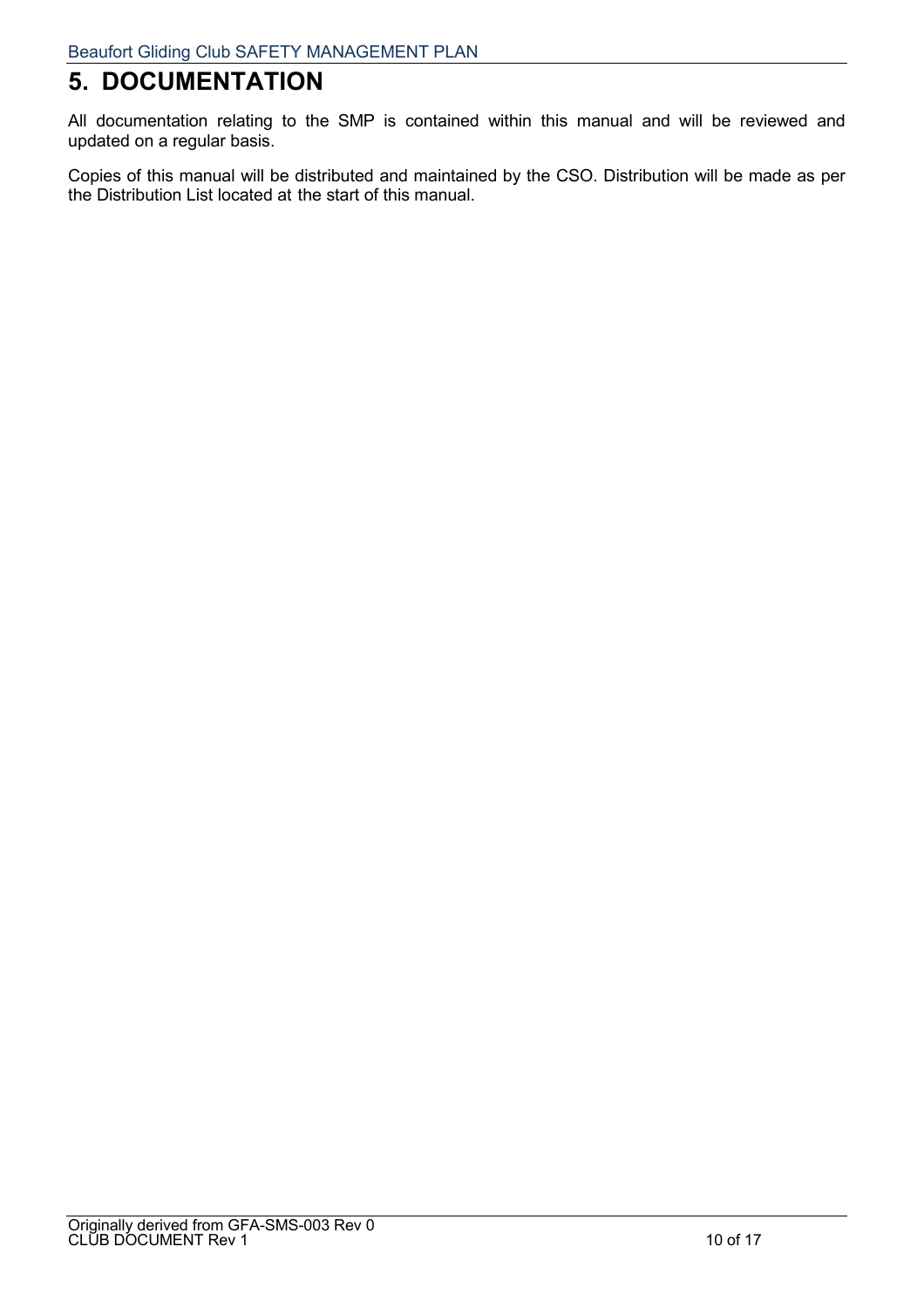### **6. SAFETY RISK MANAGEMENT**

### **6.1 Overview**

The safety risk management process starts with identifying the hazards affecting the safety of the organisation and then assessing the risks associated with the hazards in terms of likelihood and severity. Once the level of risk is identified, appropriate remedial action or mitigation measures can be implemented to reduce the level of risk to an acceptable level of safety (ALOS). These will then be measured to ensure effectiveness.

The **BGC** will adopt the GFA Risk Management Process, which is found in the Safety area of the GFA Website. Refer to www.glidingaustralia.org - Safety- Risk Management Toolkit:

- 1. GFA Risk Presentation
- 2. GFA Risk Evaluation Tool
- 3. GFA Risk Assessment Matrix
- 4. GFA Risk Assessment Template

#### **6.1.1 Hazard Identification Process**

Hazards can only be controlled if their existence is known. They will be identified from a range of sources including, but not limited to:

- 1. brain-storming using experienced personnel;
- 2. development of risk scenarios;
- 3. trend analysis;
- 4. feedback from training;
- 5. safety review and operational oversight safety audits;
- 6. monitoring of normal operations;
- 7. formal investigations of accidents and serious incidents; and
- 8. information exchange systems (similar operators, regulators, etc.)

The CSO will record all hazards in the **BGC** Risk Register and over time, the 'database' of reportable hazards will enable the Safety Committee to:

- 1. identify 'hot spots' that need particular attention;
- 2. share information with other clubs; and
- 3. when enough data is collected, conduct trend analysis which can provide the basis for improvement of hazard identification.

#### **6.1.2 Risk Assessment**

Primarily, the CSO will be carrying out risk assessment activities. Other club members with the relevant expertise will be required to participate, but the overall responsibility still rests with the CSO.

After the development of an initial risk assessment, the on-going process includes an evaluation of the information contained within Safety Report/s as well as commissioning further collection of additional data as required.

The Risk Assessment Matrix will be used to a record the level of risk which is determined by the relationship between the likelihood of an incident occurring from the hazard, and the consequence caused by the hazard. The relationship between likelihood and consequence determines how dangerous the hazard is.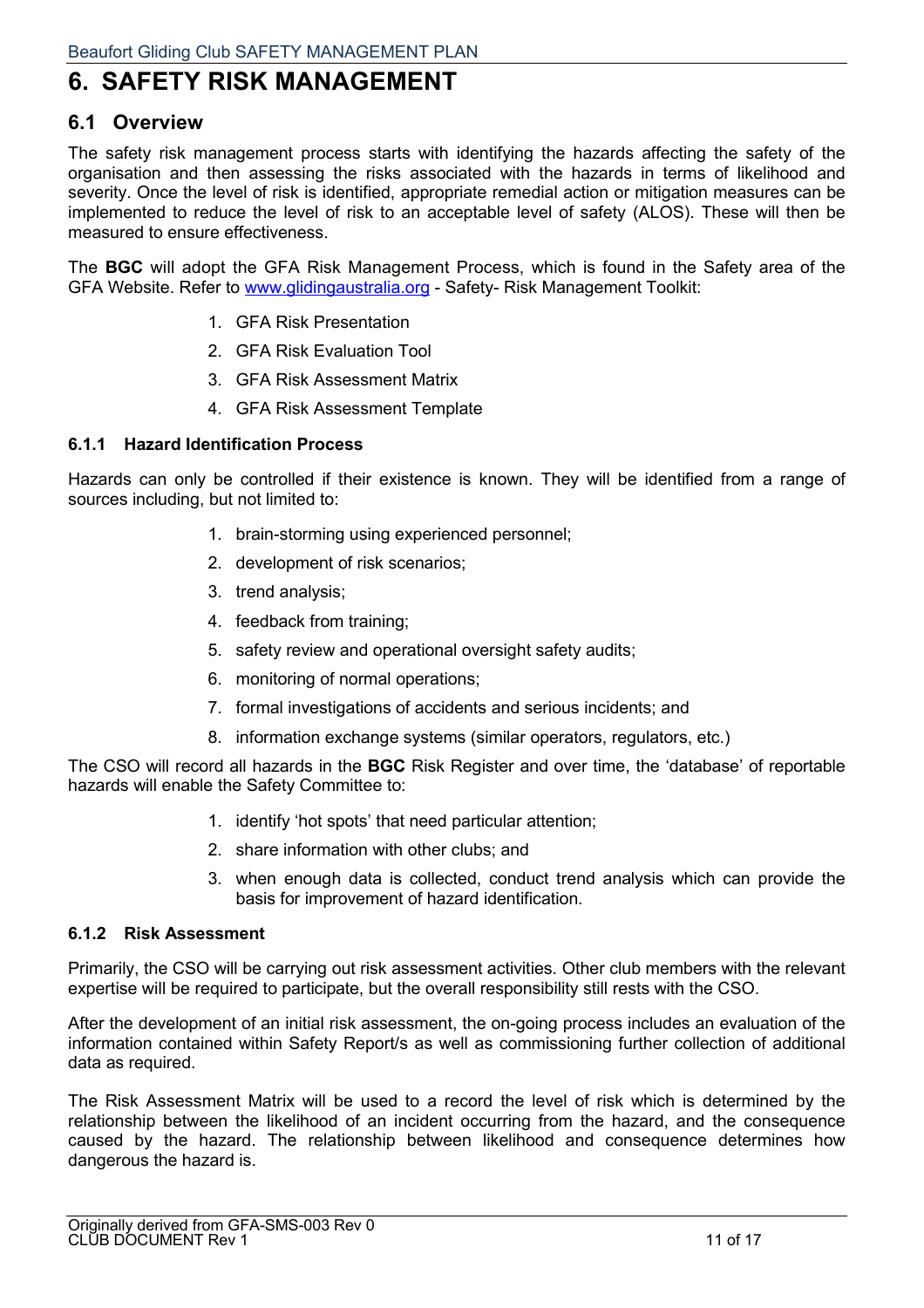#### **6.1.3 Risk Mitigation**

Mitigation measures are actions or changes, such as changes to operating procedures, equipment or infrastructure, to reduce either/both the consequences and/or likelihood. Risk mitigation strategies at **BGC** will generally fall into four categories:

**Avoidance**: The operation or activity is cancelled or avoided because the safety risk exceeds the benefits of continuing the activity, thereby eliminating the risk.

**Reduction**: The frequency of the operation or activity is reduced or action is taken to reduce the magnitude of the consequences of the risk.

**Segregation**: Action is taken to isolate the effects of the consequences of the risk or build in redundancy to protect against them.

**Procedures and Rules:** Procedures and/or rules are used to manage the risk to ALOS

Prior to introducing measures to reduce or eliminate the risk, the CSO will carry out a further risk assessment (6.1.1). It is also important to ensure that any measures that are introduced do not lead to other hazards being introduced into the system.

The CSO will then prepare and implement an action plan that shall be kept with the relevant Safety Report. They will also record this stage in the BGC Risk Register and prepare a report for the next SC meeting.

#### **6.1.4 Monitor and Review**

**BGC** understands that there is a need to monitor review the effectiveness of all stages of the risk management process. During the risk assessment process any assumptions, methods, data sources, analyses, results and reasons for decisions will be recorded by the CSO. This data will then be used to support the procedures and processes outlined in Safety Assurance. This is important for continuous improvement and achievement of the safety objectives and targets.

Risks and the effectiveness of treatment measures need to be monitored to ensure changing circumstances do not alter priorities.

#### **6.1.5 Communicate and Consult**

Using the Risk Register established by the **BGC** committee, it is then used as an active tool to communicate and consult on the **BGC** risks and agreed mitigations.

New risks and hazards are added to the register as they occur and at times of periodic review, and following incident reports that identify new or changed risks.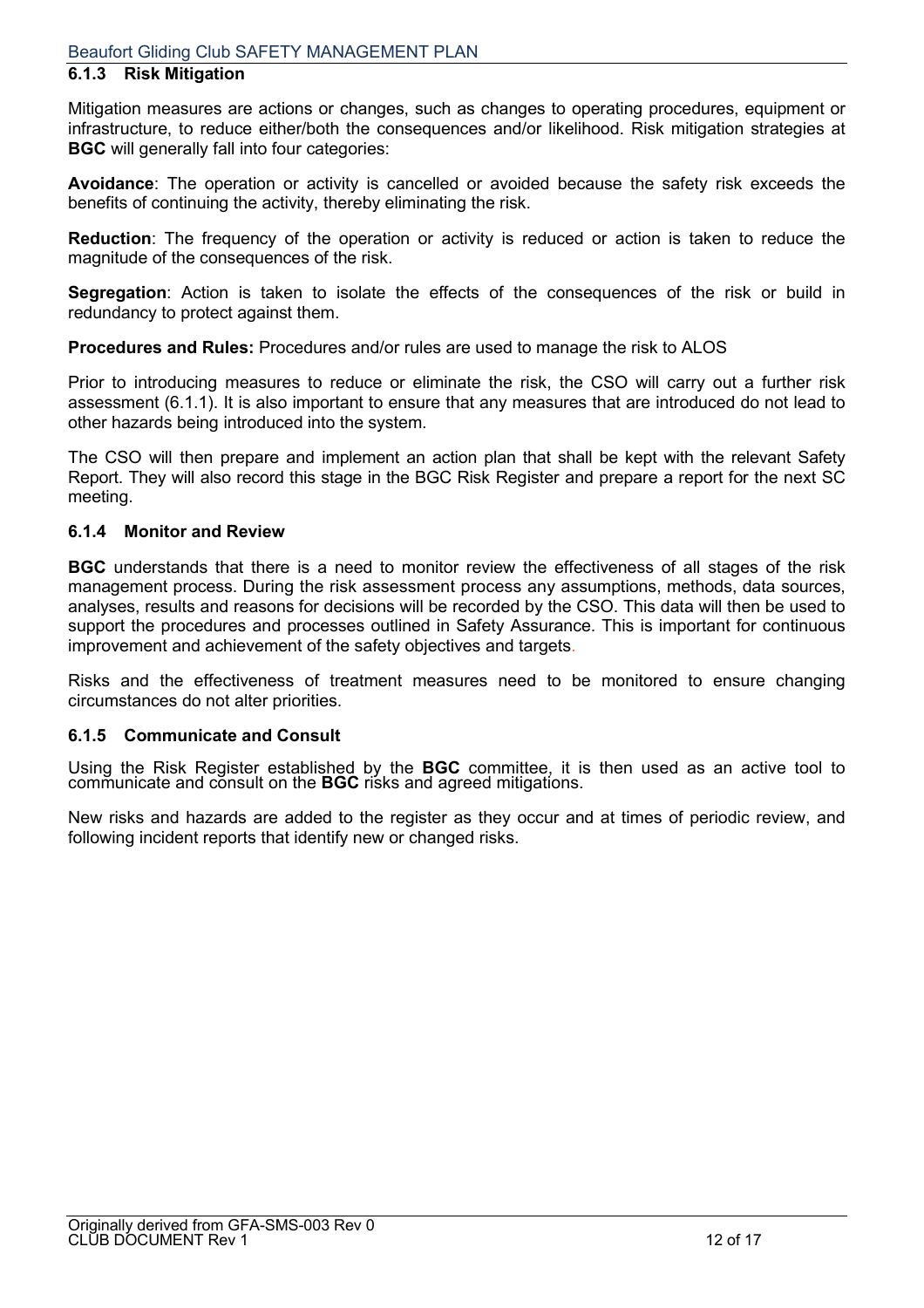### **6.2 Reporting Systems**

**BGC** understands that through the Safety Reporting System, underlying situations or conditions that have the potential to endanger the safety of its activities can be identified. Greater levels of reporting, even what may be classified as minor issues, will allow the SC/Main Committee to monitor the safety performance of the organisation and to identify developing safety trends.

The investigation process will not focus solely on the active failures, as they are not the root cause of the event. All investigations will attempt to address the root causes that contributed to the event.

#### **6.2.1 Probity of the Reporting System**

Due to the relatively small size of the organisation, there is the likelihood that at times it may be difficult to ensure confidentiality. **BGC** recognises that in order to maintain a reporting ethos, it will follow the principals of a "just culture", whereby people are encouraged to provide essential safetyrelated information on the understanding that a distinction must be drawn between acceptable and unacceptable behaviour. Sanctions will only be applied when there is evidence of a conscious violation or intentional reckless or negligent behaviour.

#### **6.2.2 Internal Reporting System**

**BGC** will ensure its members and those organisations that interface with it are encouraged to actively participate in the safety reporting system. Safety reports will be submitted using the GFA Club Safety Report Form. Copies of the form are available at the **rear of this manual** and once completed will be handed over to the CSO.

Upon receipt of a report, the CSO will evaluate and prioritise the report, complete the relevant sections and coordinate any action required (e.g. enter into the **BGC** Risk Register, pass to the CFI or Airworthiness officer, encourage an incident report to be raised, etc.)

#### **6.2.3 Statutory Reporting Requirements**

**BGC** will ensure its members comply with the statutory reporting requirements of the Transport Safety Investigation Act 2003 in relation to accidents and serious incidents that affect the safety of aircraft.

Immediately Reportable Matters (IRM) will be reported to the ATSB as soon as is reasonably practical within the allowable 24 hours.

Routine Reportable Matters (RRM) will be reported to the ATSB as soon as is reasonably practical within the allowable 72 hours.

The ATSB maintains a 24 hour hotline – 1800 011 034

### **6.3 Safety Surveys**

At least once a year, the CSO will carry out a confidential survey of members using the Safety Survey Form. Key findings and observations of the survey will be recorded. Findings and observations will be reviewed and, if required, acted upon by the CSO and the SC, or referred to the GFA regional safety officer (RSO) for further consideration.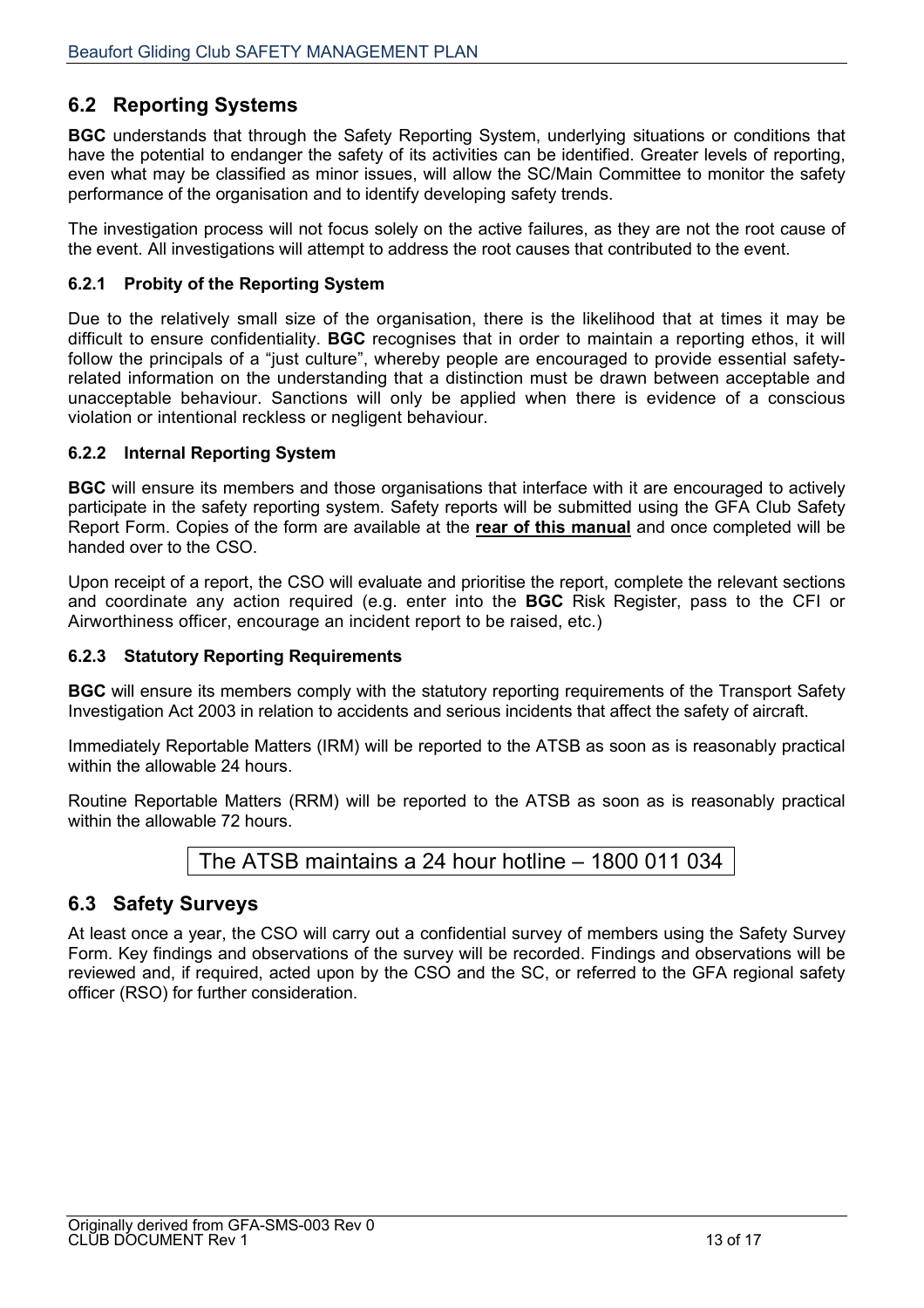### **7. SAFETY ASSURANCE**

Safety assurance monitors the performance and effectiveness of the SMP. This will ensure that hazard identification, risk assessment and mitigation processes are being observed effectively and the appropriate mitigation measures are being implemented and working as intended.

### **7.1 Safety Performance Monitoring and Measuring**

**BGC** will monitor its safety performance by reviewing the following Safety Assurance Indicators (SAI's):

- Hazard (GFA Club SMS Report form) and incident reports (GFA SMS Safety Occurrence report form);
- Warranty claims and customer complaints (if applicable);
- Safety surveys;
- Safety audit findings:
- ATSB reports.

It is however understood that the available data concerning incident and accidents may be limited and therefore it may be necessary to investigate individual events using information from the GFA incident/accident reporting system.

### **7.2 Internal Safety Investigation**

The CSO will ensure all safety investigations are carried out and the process/findings documented by an appropriately qualified person. The CSO will also act as the point of contact during any investigations carried out by the GFA or other organisation.

The purpose of any safety investigation is to reveal systemic causes and implement corrective action – not to apportion blame to individual(s). The initial risk assessment of the event or hazard will be used to determine whether or not a safety investigation is required.

A written record of all safety investigations will be kept in a secure location by the CSO

### **7.3 Safety Audit Process**

The SC will carry out safety audits at intervals of not more than 12 months. The focus of the audits will be to access the performance of the organisation and its services and assess normal operations. This will include, but is not limited to:

- 1. adequate resource levels;
- 2. compliance with approved safety procedures and instructions;
- 3. maintaining required levels of reporting performance;
- 4. achievement of safety policy and objectives;
- 5. effectiveness of interventions and risk mitigations.

A record shall be kept and the CSO is responsible for ensuring that any required actions are carried out and that the AM and SC are kept informed.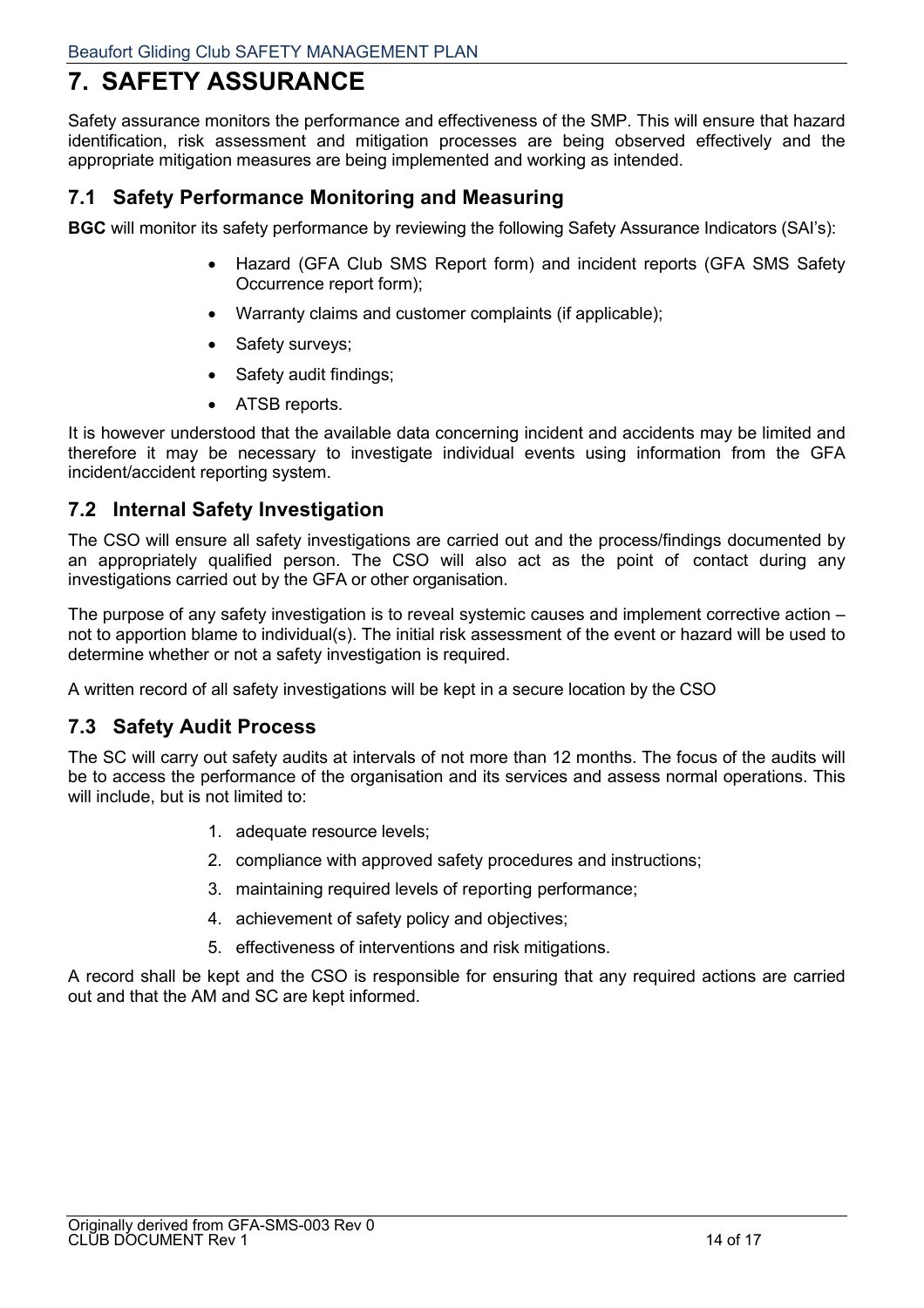### **7.4 Change Management**

Changes within **BGC** may result in the creation of hazards that could impact on safety. In the main, changes are made to meet the organisation's demands and **BGC** needs the flexibility to meet these requirements. However, whilst the changes need to be made effectively and efficiently, focus will be on implementing the changes safely.

**BGC** will identify the changes likely to occur in the organisation that would have a noticeable impact on:

- 1. resources material and human;
- 2. management direction processes, procedures, training; and
- 3. management control.

Typical areas that will require the application of change of management procedures may include, but are not limited to:

- 1. introduction of new equipment and/or procedures;
- 2. addition of new aircraft type;
- 3. change in key personnel; and
- 4. new contracted services.

The CSO will keep a written record of all change management processes including the **BGC** Risk Register and implementation plan.

### **7.5 Continuous Improvement of the Safety Plan**

**BGC** understands that continuous improvement of the safety management system requires management of two major components:

- maintenance the objective of which is to maintain current technological, managerial, and operating standards, and
- improvement which is aimed at improving current standards.

The SC will, at each meeting of the SC, carry out an on-going review of the SMS process ensuring that:

- it is meeting its safety objectives and targets as set by the SC;
- safety performance is monitored and measured against the objectives and targets; and
- identified hazards are addressed in a timely and appropriate manner.

A key part of this process is the on-going development and improvement of the Safety Management Plan.

Where possible improvements to the overall GFA Safety Management System are identified, the SC will provide this feedback to GFA via the RSM or the National Safety Committee.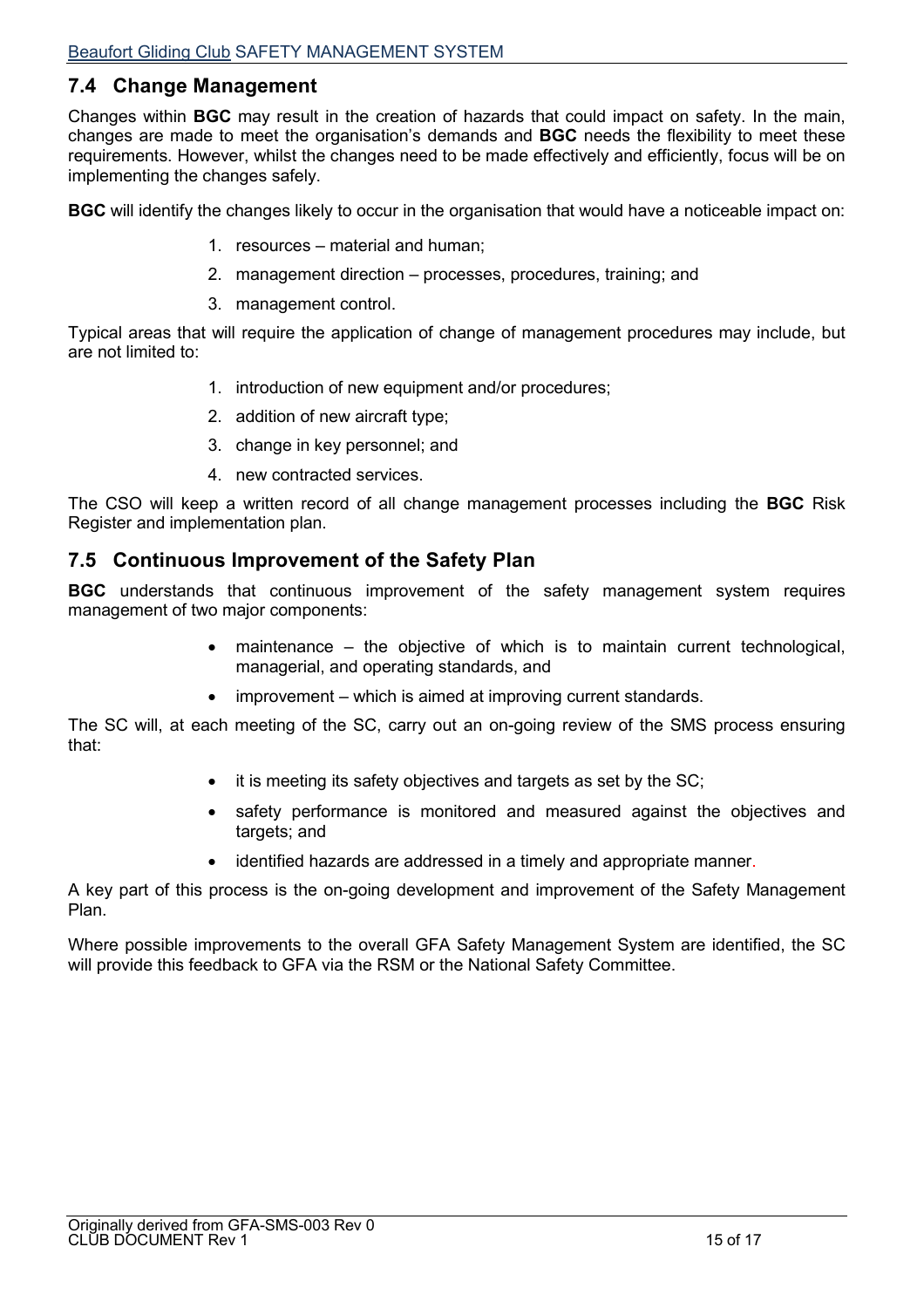### **8. SAFETY PROMOTION**

### **8.1 Safety Training and Education**

All members, contractors and visitors are required to complete the **BGC** Safety Management System Training Program. The initial training for new members shall be carried out within the first month of membership and recurrent training will take place every two years.

The CSO or delegate will deliver the course and keep a record of the training using the **BGC** Safety Management Training Record. Invited visitors and contractors are required to complete a safety induction, and sign the visitors/contractors book keep in the time sheet box.

The CSO is responsible for the on-going maintenance, improvement and updating of the training and ensuring that any relevant safety related issues are included. If any additional specialist training or education is required, it will be sourced and managed by the CSO.

### **8.2 Safety Communication**

To ensure that all members and contractors are up-to-date with identified and resolved hazards/risks and are aware of any changes to our safety management system and any other safety matters affecting their activities, the CSO will use appropriate means to communicate to club members.

At **BGC** we understand that the AM plays a vital role in the creation of a positive safety culture and that their involvement and support of all aspects of Safety Promotion is essential.

The GFA will provide safety communication to its club that may include trends, safety bulletins, performance data, safety procedures and updates. The CSO will be responsible for ensuring that all relevant safety communication is carried out to members.